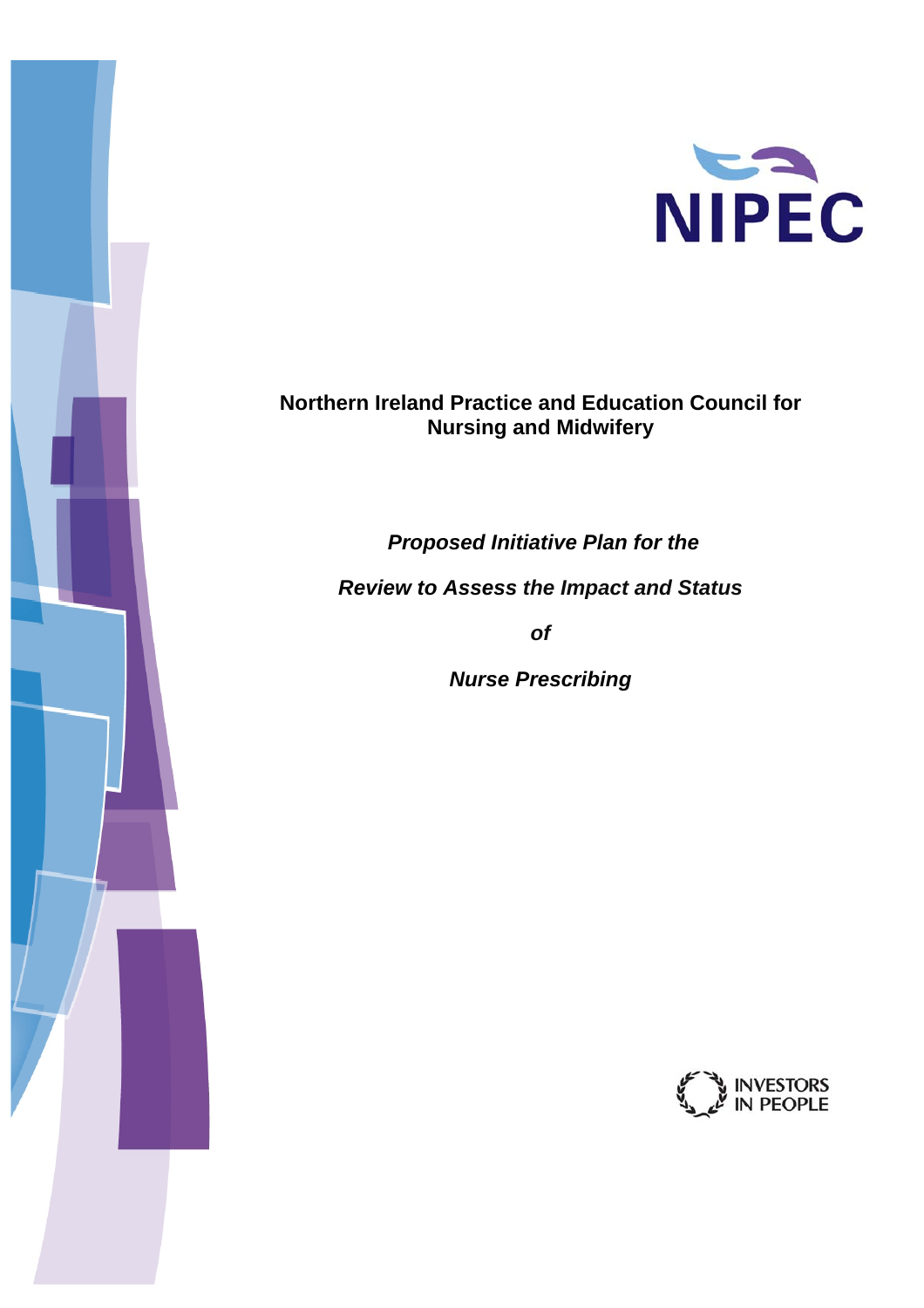## **CONTENTS**

| 1.0  | <b>Introduction</b>                      | 1              |
|------|------------------------------------------|----------------|
| 2.0  | <b>Background</b>                        | $\overline{2}$ |
| 3.0  | <b>Initiative - Aim and Objectives</b>   | 4              |
| 4.0  | <b>Methodology Overview</b>              | 5              |
| 5.0  | <b>Resources</b>                         | 6              |
| 6.0  | <b>Equality and Governance Screening</b> | 6              |
| 7.0  | <b>Evaluation</b>                        | $\overline{7}$ |
| 8.0  | <b>Dissemination</b>                     | $\overline{7}$ |
| 9.0  | <b>References</b>                        | 8              |
| 10.0 | <b>Annex 1 - Definitions</b>             | 9              |
| 11.0 | <b>Appendices</b>                        | 10             |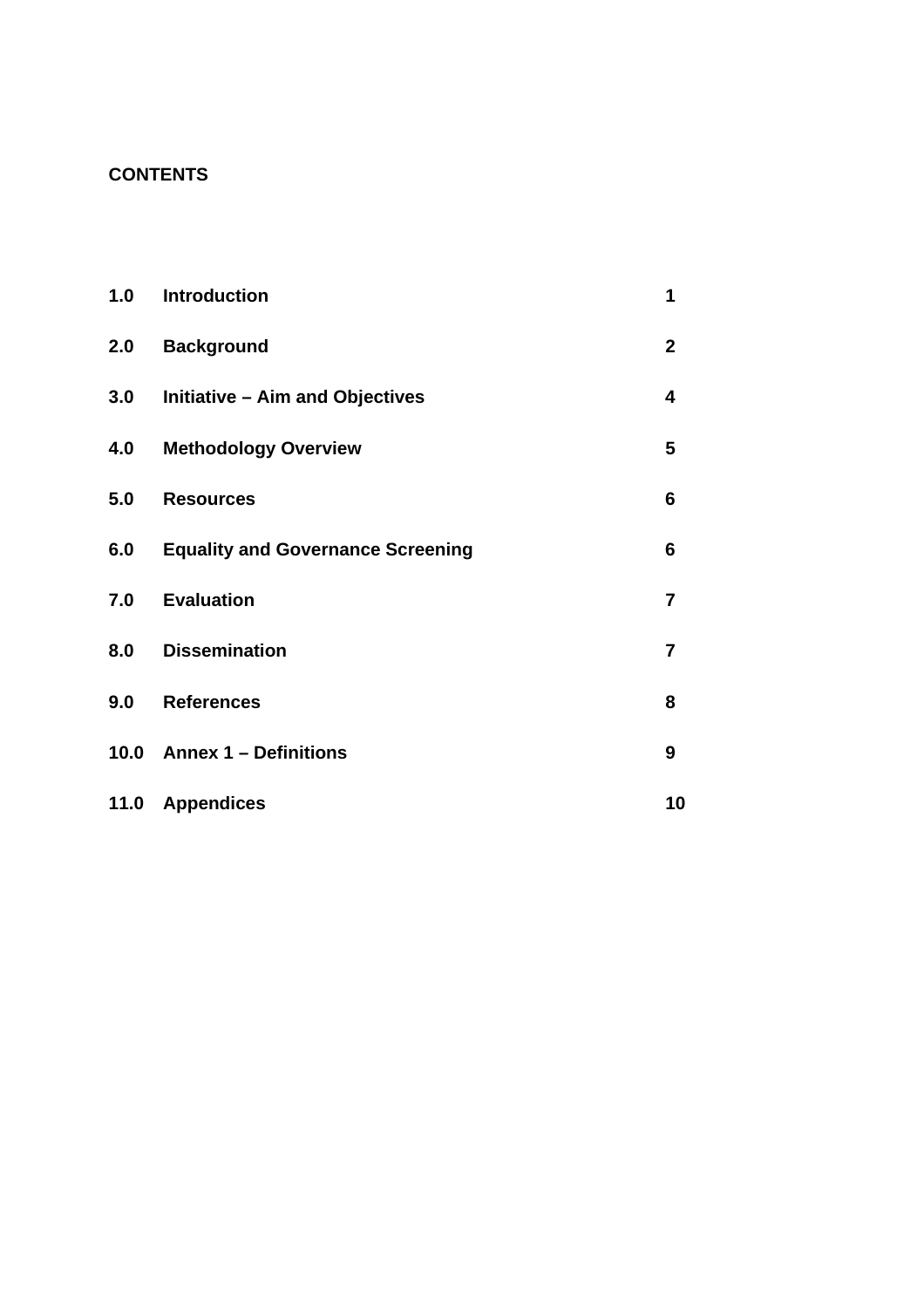### **1.0 Introduction**

- 1.1 In the United Kingdom, nurse prescribing (definitions Annex A) has been on the Health Agenda since 1986 when the Cumberledge Report, 'Neighbourhood Nursing – A focus for Care' recommended that community nurses should be able to prescribe, as part of their everyday nursing care, from a limited list of items (DHSSPS 2006).
- 1.2 From 2000, further changes in legislation radically altered the professional restrictions on prescribing, and since May 2006 independent nurse prescribers in England have been able to prescribe any licensed medicine for any medical condition within their competence (Avery & James*,* 2007) with a limited list of controlled drugs.
- 1.3 In Northern Ireland (NI), nurse prescribing was initially introduced in 1998 into five community pilot sites, and subsequently rolled out across NI in April 1999. At that time, Health and Social Care Trusts responded by adopting a structured approach to the implementation of nurse prescribing (NIPEC 2006), by training all District Nurses (DN) and Health Visitors (HV) (1999) and including it in core training for subsequently trained staff. The Nurse Independent and Supplementary Prescribing (NISP) programme was implemented in 2004, in an aim to improve patient access to medicines in a timely manner. This was largely due to the driving forces of the Government and the Department of Health Social Services and Public Safety (DHSSPS 2004).
- 1.4 *A Review of the Implementation of the Nurse Prescribing Role* was undertaken by the Northern Ireland Practice and Education Council (NIPEC 2007), It identified seven recommendations (Annex B) that aimed to further facilitate the achievement of the Nurse Prescribing Role. However, since that review, there has been significant changes in the health service of Northern Ireland arising from, the Review of Public Adminstration (RPA).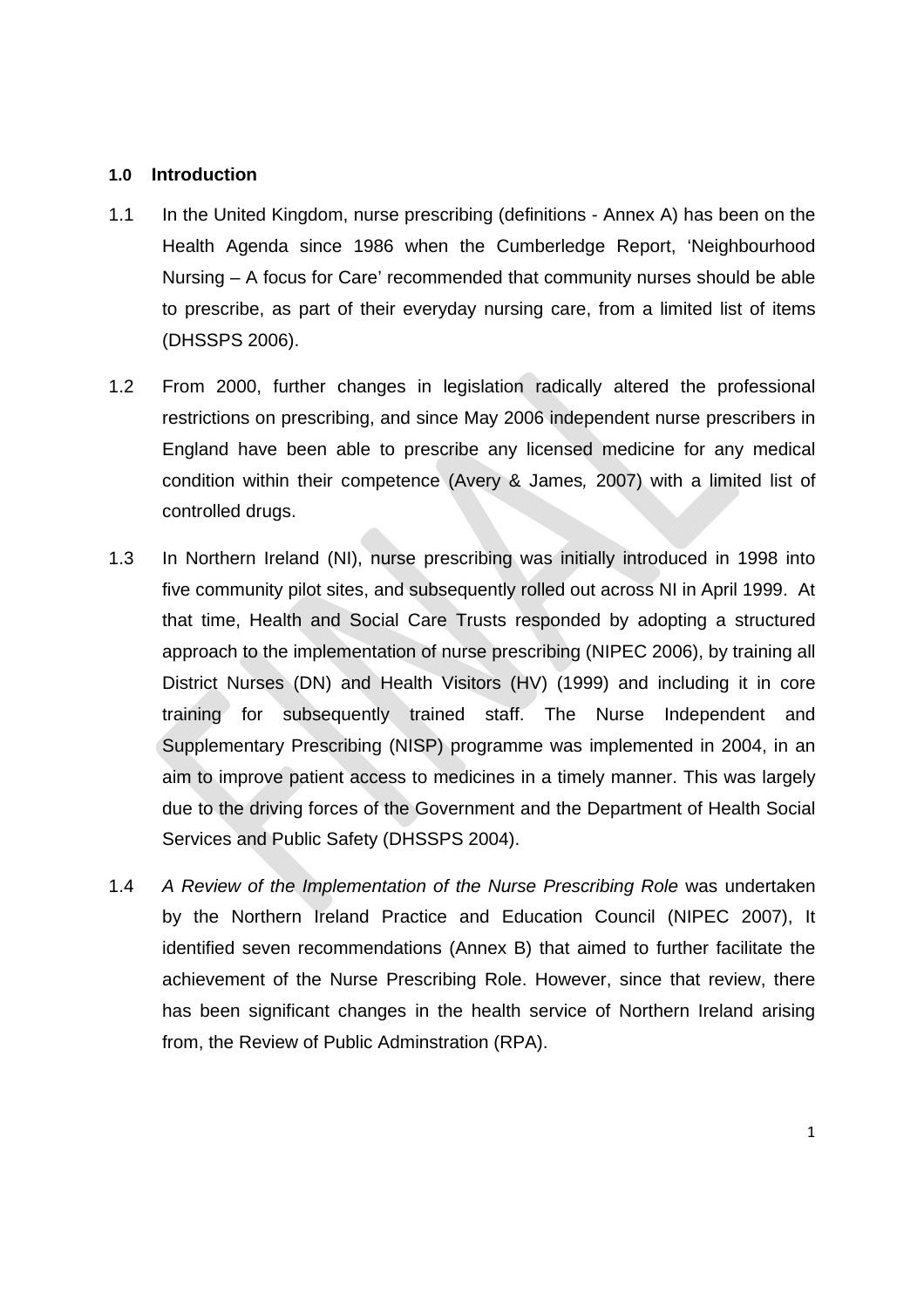- 1.5 In addition, the imminent implementation of *Transforming Your Care* (TYC, 2011) in the way in which healthcare will be delivered, will unquestionably rely on developments within nursing to enhance the needs of patients such as prescribing to provide person-centered care.
- 1.6 However a more recent, a scoping exercise undertaken by the Public Health Agency (PHA 2012) on nurse prescribing in mental health services, identified similar recommendations to the NIPEC review (2007).
- 1.7 Therefore, the DHSSPS's Chief Nursing Officer has requested that a regional review to assess the impact and status that nurse prescribing has had on NI's Health Service needs to be undertaken.
- 1.8 In partnership with the Public Health Agency (PHA), NIPEC has agreed to lead and deliver on this project within agreed timescales and methodology as outlined in this Project Initiation Document (PID).
- 1.9 Throughout this document the title 'nurse' refers to all nurses and midwives including specialist community public health nurses.

**2.0 Background** 

- 2.1 The position in NI (1999) was that nurse prescribing was implemented for district nurses and health visitors following a phased roll-out that had commenced in 1999, with the aim of full implementation being achieved by December 2001 following guidance from the DHSSPS (2000).
- 2.2 In addition, a nurse prescribing module was incorporated into the DN's and HV's training programme. All of these met the requirements of the regulation body the Nursing and Midwifery Council (NMC).
- 2.3 In 2003, NI embraced further developments in nurse prescribing by implementing the Extended Independent Supplementary Nurse prescribing course (NMC approved) which was subsequently renamed, Nurse Independent and Supplementary Prescribing (NISP).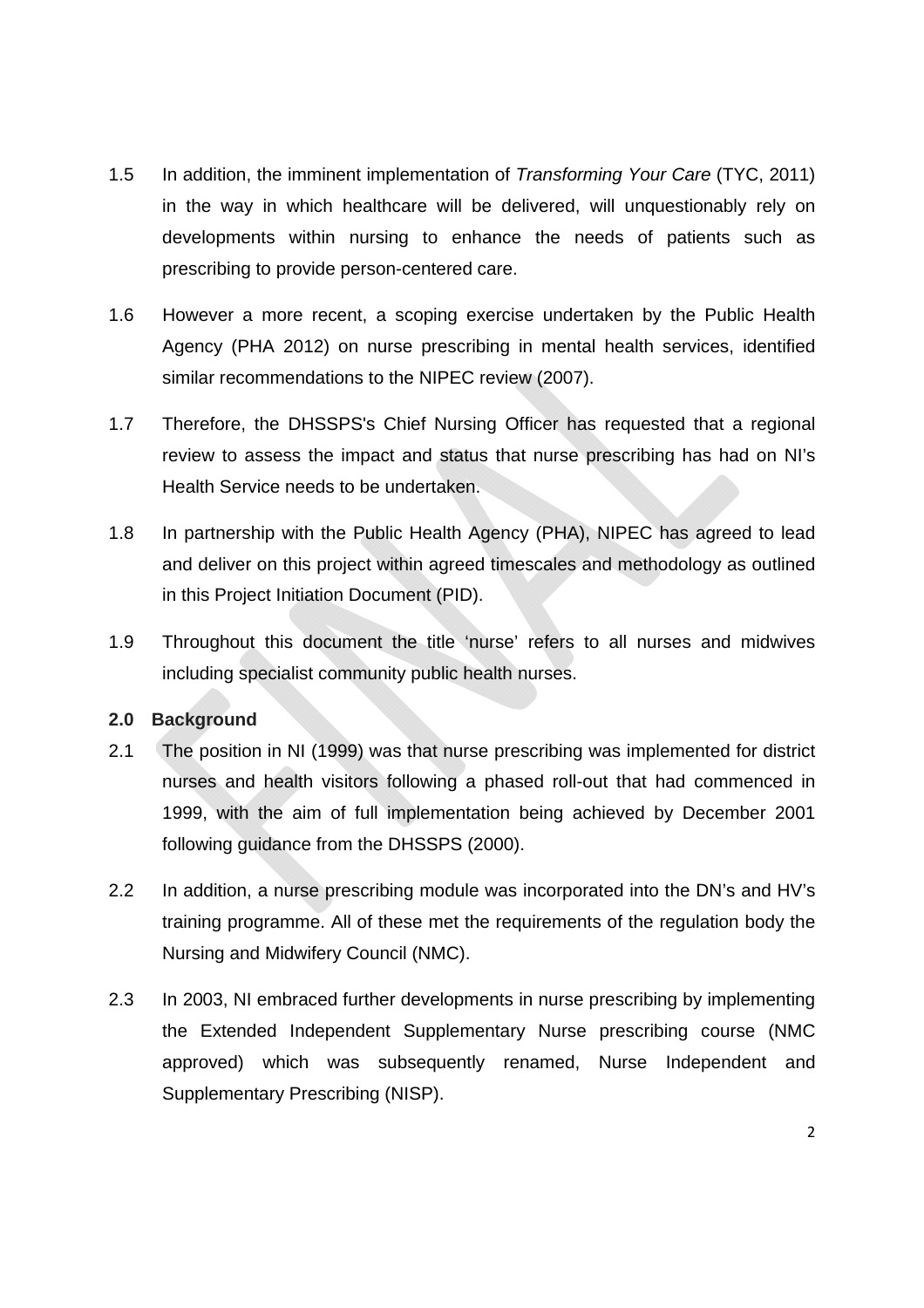- 2.4 The first cohort of registrants was able to prescribe from 2004 following successful completion of the academic year long programme. This enabled both community and acute nursing staff to meet the needs of patients.
- 2.5 Since 2012, NISPs are able to prescribe any medicine (licensed or unlicensed) for any medical condition (with the exception of cocaine, diamorphine, dipipanone and their salts, or products containing these substances, for a person addicted to any controlled drug listed in the Schedule to the 1973) to meet the needs of patients within their competency area of practice.
- 2.6 The Nursing and Midwifery Council developed *Standards of proficiency for nurse and midwife prescribers* (NMC, 2006) which provide a professional famework for practitioners and guidance document for Higher Education Institutions (HEIs) including nurse/medical mentors. Prescribers are expected to have sufficient knowledge and competence in their therapeutic area for prescribing.

The NMC Standards require nurse prescribers to:-

- Assess a patient/client's clinical condition
- Undertake a thorough history, including medical history and medication history, and diagnose where necessary, including overthe-counter medicines and complementary therapies
- Decide on management of presenting condition and whether or not to prescribe
- Identify appropriate products if medication is required
- Advise the patient/client/client on effects and risks
- Prescribe if the patient/client agrees
- Monitor response to medication and lifestyle advice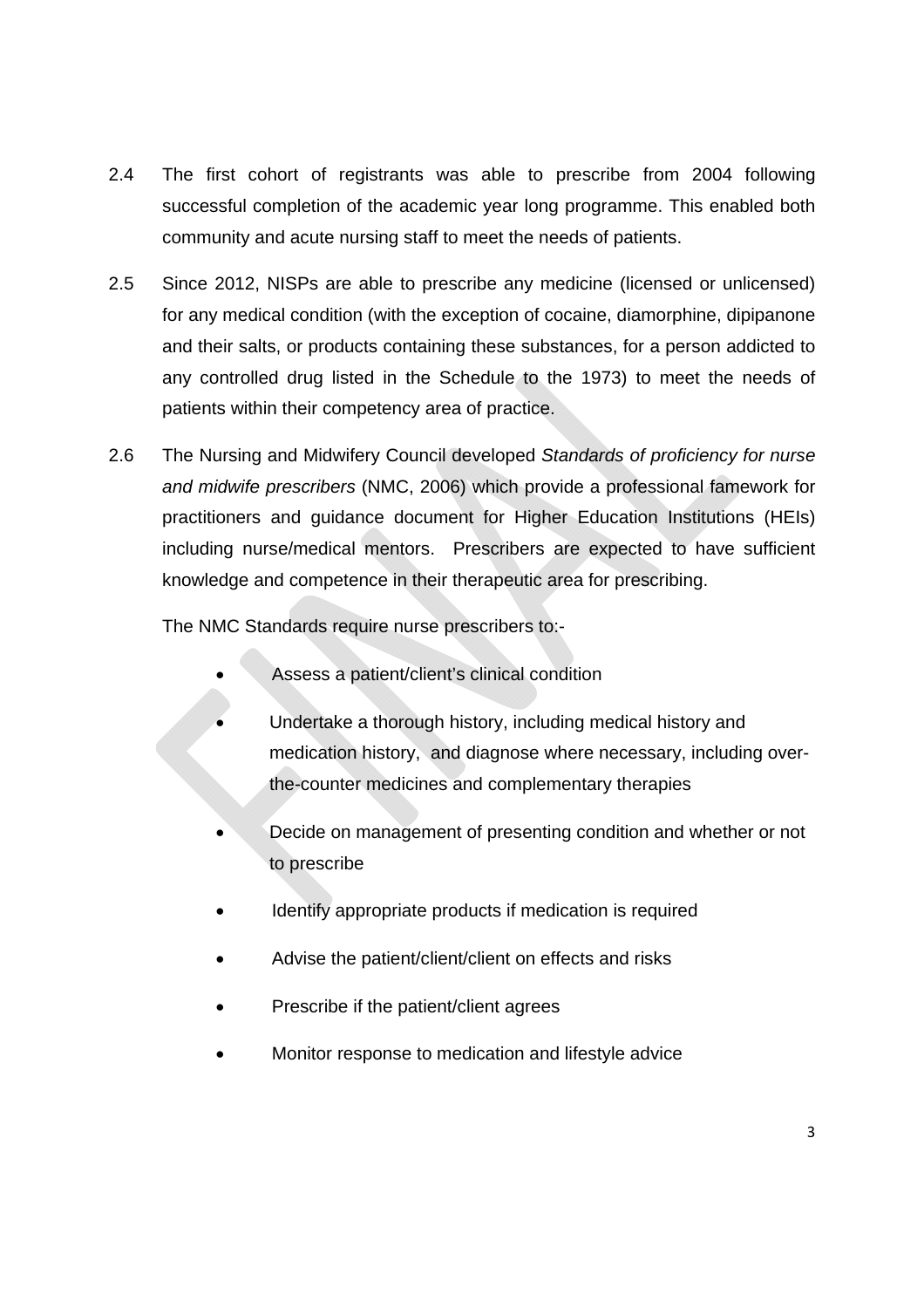- 2.7 In addition the NMC has acknowledged that 'when an employer considers the suitability of a nurse or midwife to develop skills in prescribing, it is their responsibility to ensure that the registrant is able to apply the prescribing principles to their own area of practice' (NMC 2006).
- 2.8 Practitioners and managers should ensure that pathways have been developed to utilize these skills on successful completion of the programme, which also meets the standards set through the Control Assurance Standards and Medicines Management (DHSSPS, 2011).
- 2.9 It is for the governance reasons above that the prescribing of medicines is carried out by appropriately qualified, trained and competent staff, in compliance with all legislative requirements, professional standards and good practice guidance. Additionally, ensuring the prescribers utilise resources effectively in a manner which promotes patient safety.

## **3.0 Initiative** – **Aim and Objectives**

### 3.1 *Aim*

To describe the current position and assess impact on patients/clients of nurse prescribing within the delivery of health care services in Northern Ireland.

### *Objectives*

- I. Identify the number of places commissioned for the NISP programme and associated attrition rate (from 2003)
- II. Determine as far as might be possible the number of staff trained (NISP and community prescribers) in each area of prescribing
- III. Identify the number of staff who are actively prescribing within their role
- IV. Determine the number of items prescribed annually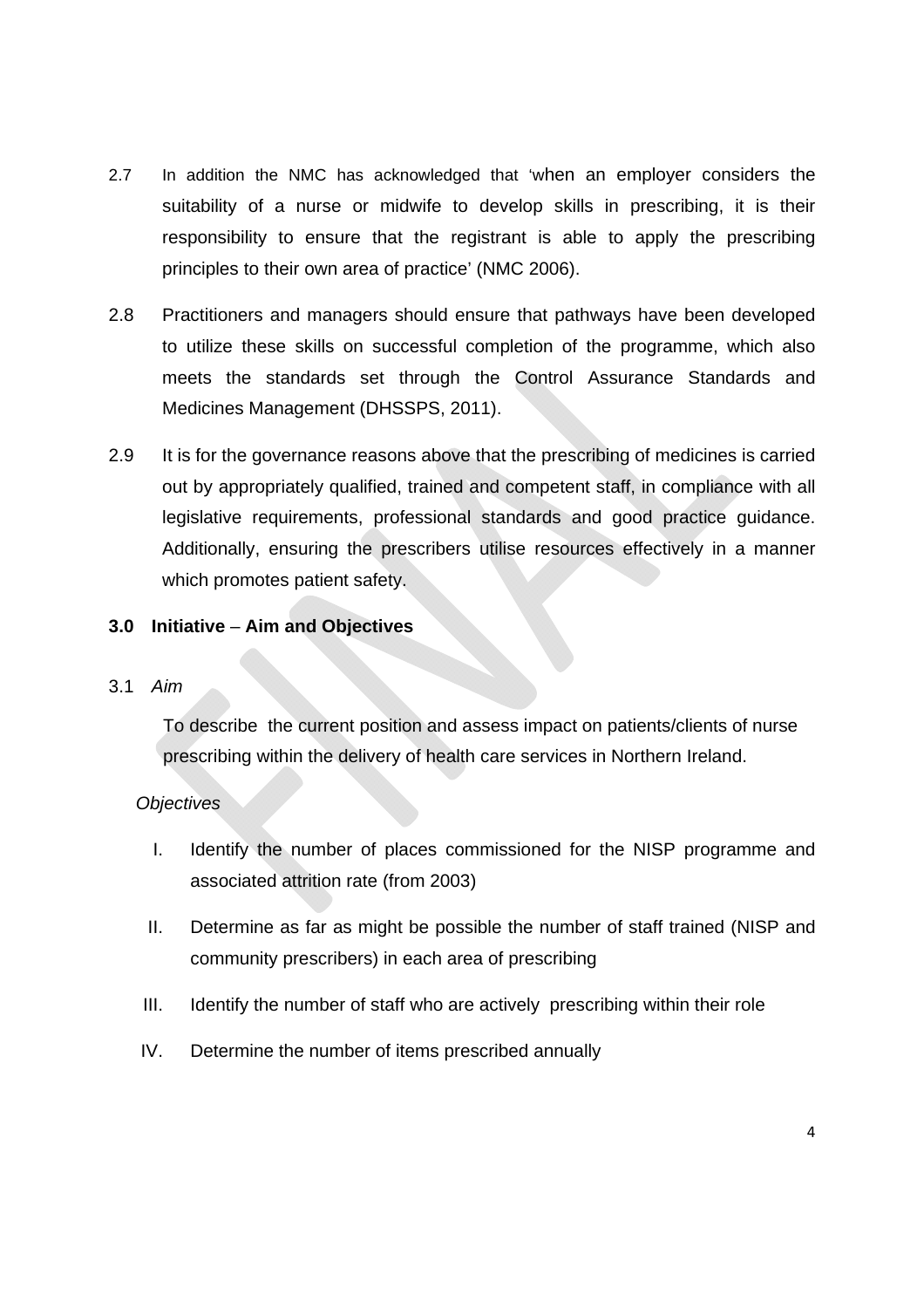- V. Highlight exemplars of good practice, seeking to identify any relevant evidence of added value in terms of patient/client safety, outcomes and of improvements within the Health and Social Care
- VI. Ascertain the status of organisational structure, commitment and support to nurses who are prescribing within Northern Ireland
- VII. Identify barriers to prescribing and who should be responsible for specific recommendations
- VIII. Present findings, draw conclusions and make recommendations and prepare a report of the work
	- IX. Submit a final report to the Department Health Social Services and Public Safety (DHSSPS) through the Chief Nursing Officer (CNO).

## **4.0 Methodology Overview**

- 4.1 It is intended to deliver the initiative over a period of 9 months. A work programme is attached at Appendix One, designed to achieve the objectives outlined above.
- 4.2 A Steering Group will be established to oversee initiative direction, Chaired by Oriel Brown Nurse Consultant (PHA) (CNO Letter dated 30<sup>th</sup> Nov 2012). A NIPEC Senior Professional Officer will lead the initiative in partnership with the PHA, Nurse Consultant.
- 4.3 Suggested membership (*appendix two)* of the Steering Group
- 4.4 Throughout the initiative appropriate engagement and representation from nurse prescribers and their managers in the different fields of practice will be conducted via workshop/s.
- 4.5 Engagement with relevant multi-professional stakeholders (to include nurse prescribers employed by General Practice) will be conducted through workshops, questionnaires and or focus groups.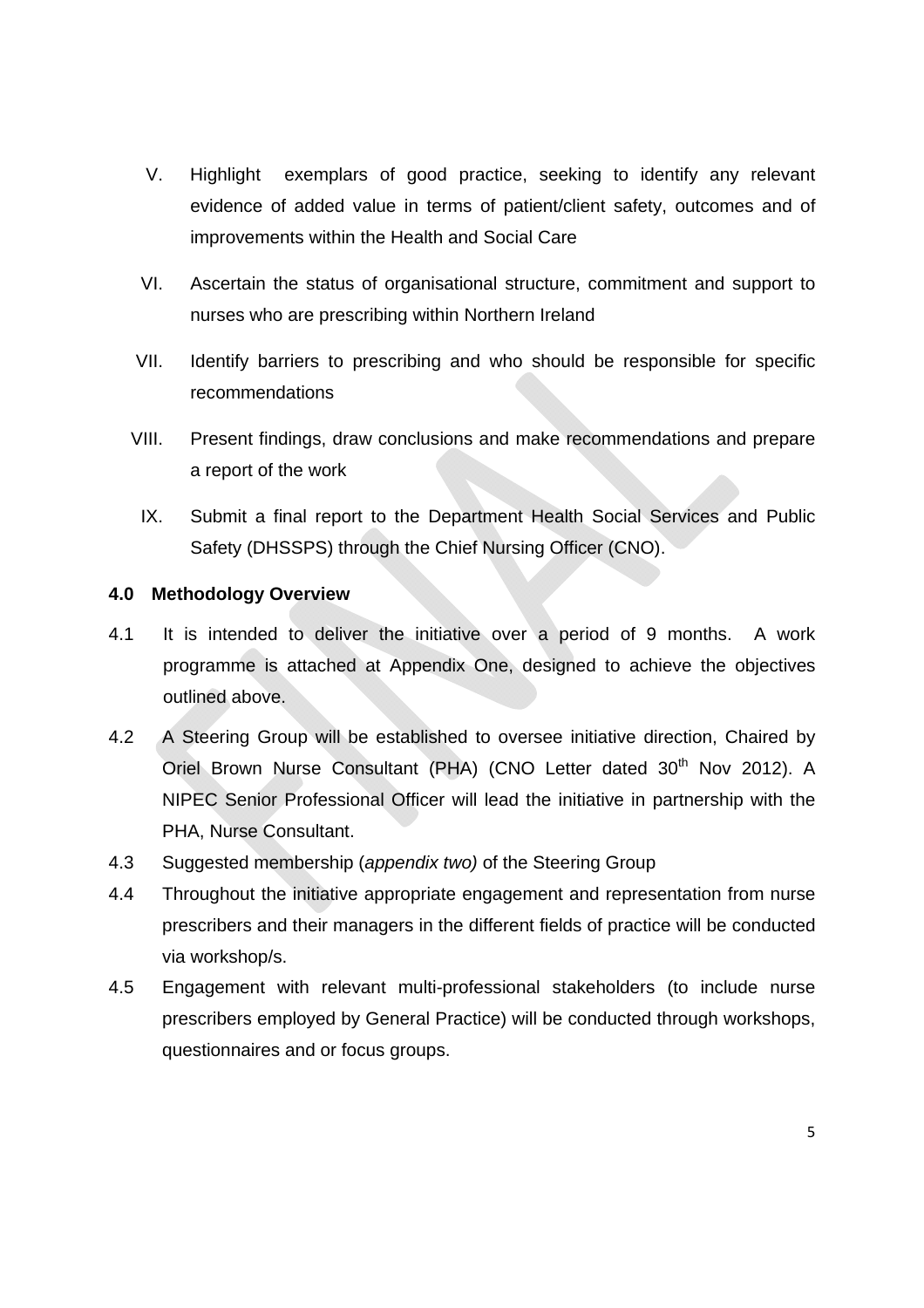4.6 The ongoing progress and evaluation of the initiative will be available to view on NIPEC's website.

## **5.0 Resources**

- 5.1 NIPEC will co-ordinate, host and provide nursing and midwifery professional expertise as well as administrative support to the initiative, applying a project management approach. Individuals on the Expert Reference Group and any additional groups have a responsibility to represent their organisation effectively, by full attendance at meetings relating to the initiative.
- 5.2 Participating organisations will undertake that relevant staff be released for all required meetings, for the duration of the initiative, and to support further participation in activities/groups, if required, to achieve the objectives of the initiative.

## **6.0 Equality and Governance Screening**

- 6.1 To ensure NIPEC and its stakeholders are meeting its legal obligations and responsibilities under various Equality and Governance areas, the project plan, its aims and objectives and outcomes have been examined and screened for any issues relating to the following areas:
	- Risk Management
	- Equality and Human Rights
	- Privacy Impact Assessment (PIA)
	- Personal Public Involvement (PPI)
- 6.2 A summary of these considerations and any action required is documented in Appendix 3.

## **7.0 Evaluation**

7.1 The initiative will be evaluated on an on-going basis, evidenced through the verification of the accuracy of data presented.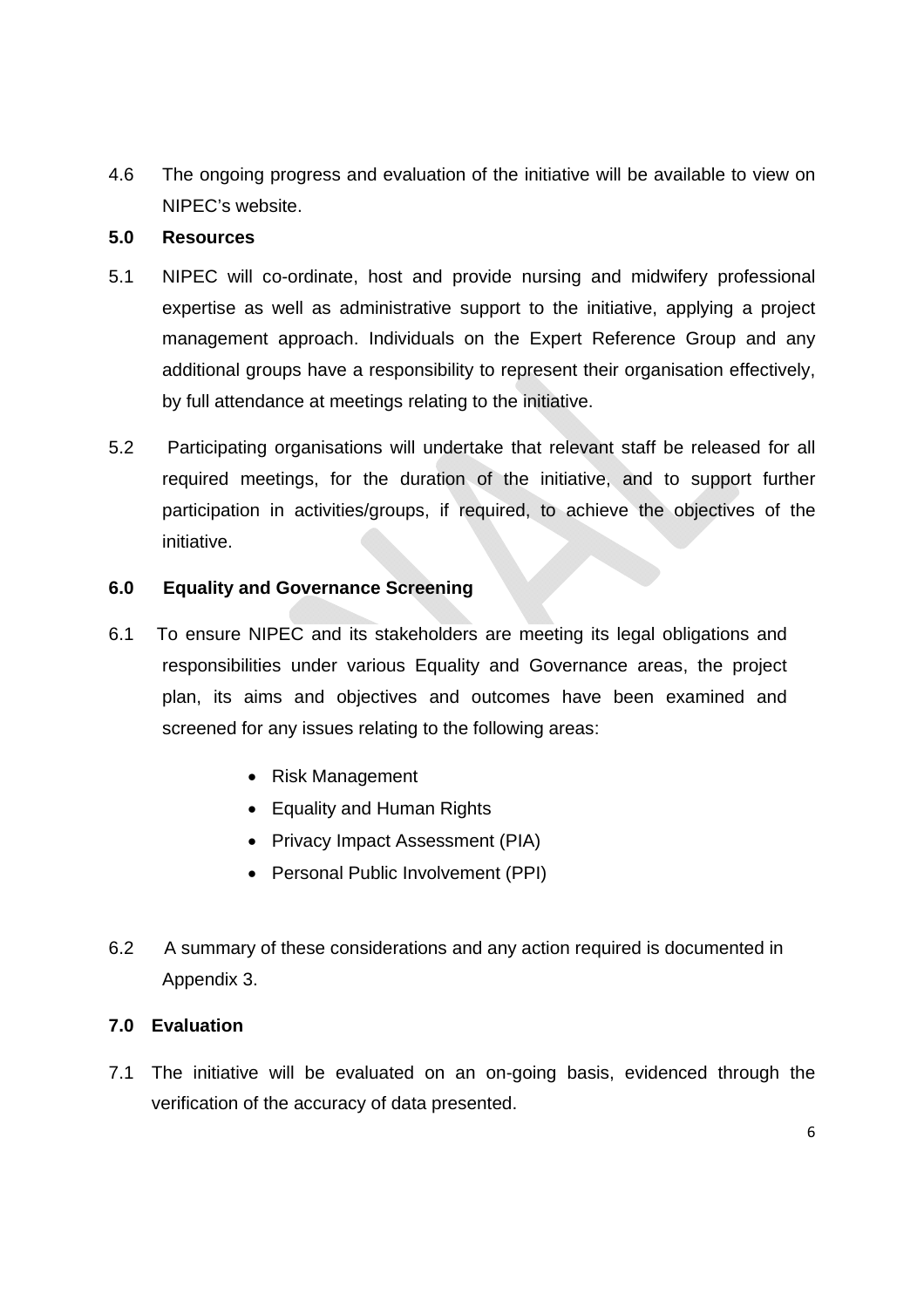7.2 On-going progress will be reported to the Chief Nursing Officer and Executive Directors of Nursing and Midwifery through Executive Nurse Directors/Chief Nursing Officer meetings.

## **8.0 Dissemination**

8.1 Dissemination of the report and outcomes of the initiative will be the responsibility of the DHSSPS.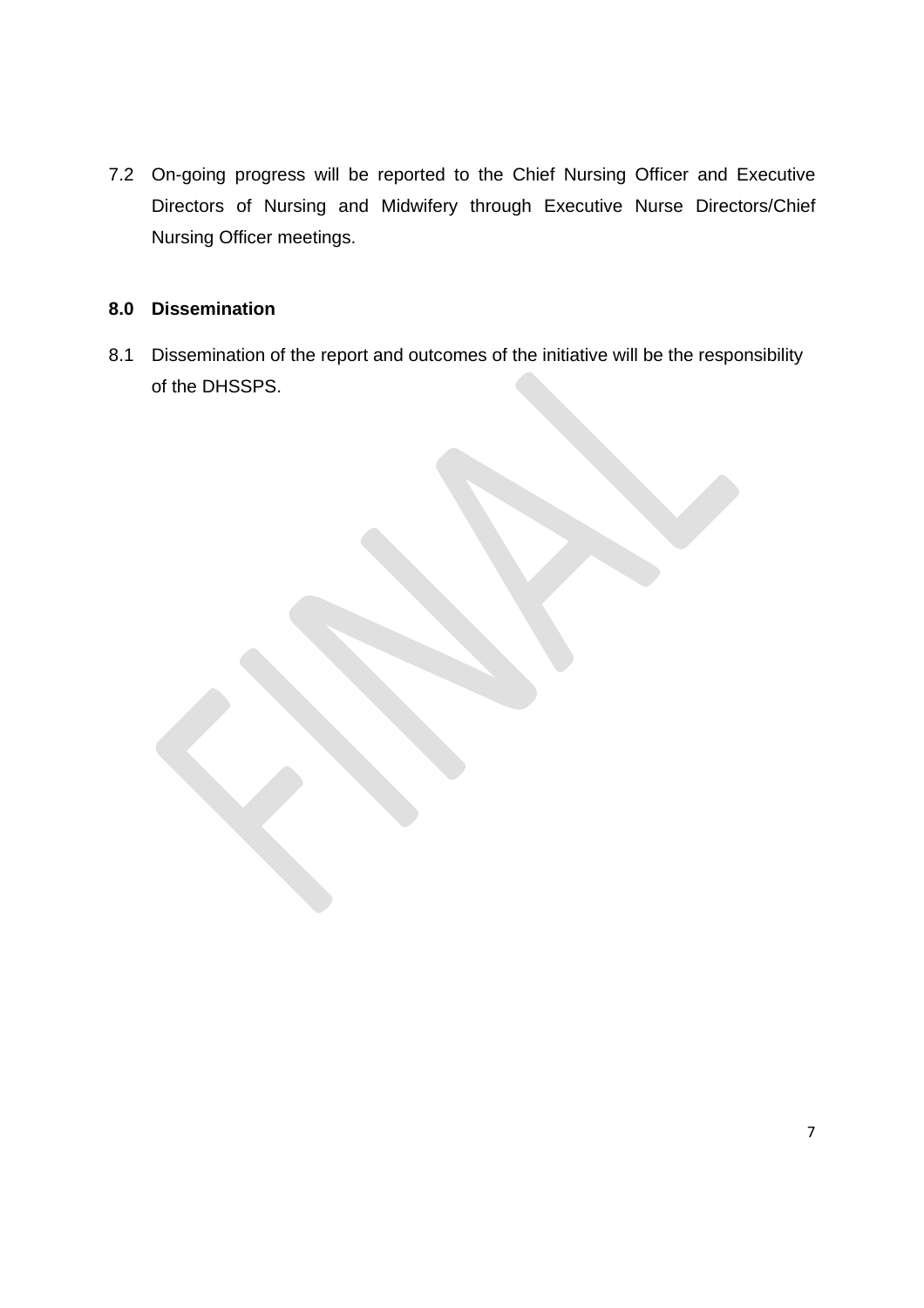### **References**

A.J. Avery*,* V. James*,* (2007**)**; *Developing nurse prescribing in the UK* British Medical Journal BMJ. 2007 August 18; 335(7615): 316.

Department Health Social Services and Public Safety (DHSSPS, 2006); *Improving patients' Access to Medicines: A guide to Implementing Nurse and Pharmacist Independent Prescribing within the HPSS In Northern Ireland*. Belfast

Department Health Social Services and Public Safety (DHSSPS, 2006); *Best Practice Guidance for Supplementary prescribing by Nurses within the HPSS in Northern Ireland* Belfast

Department Health Social Services and Public Safety(DHSSPS 2004) *Extending Independent Nurse Prescribing within the HPSS in Northern Ireland*. Belfast

Department Health Social Services and Public Safety (DHSSPS 2011) *Controls*  Assurance Standards accessed 4<sup>th</sup> Feb 2013 http://www.dhsspsni.gov.uk/governance**controls** 

Nursing and Midwifery Council (NMC 2006) *Standards of proficiency for nurse and midwife prescribers* London

Northern Ireland Practice and Education Council (NIPEC 2006) *Review Of The Implementation Of The Nurse Prescribing Role* Belfast

Public Health Agency (PHA 2012) *Scoping Exercise Examining Mental Health Nurse Prescribing Activity in HSC Trusts across Northern Ireland* (Unpublished)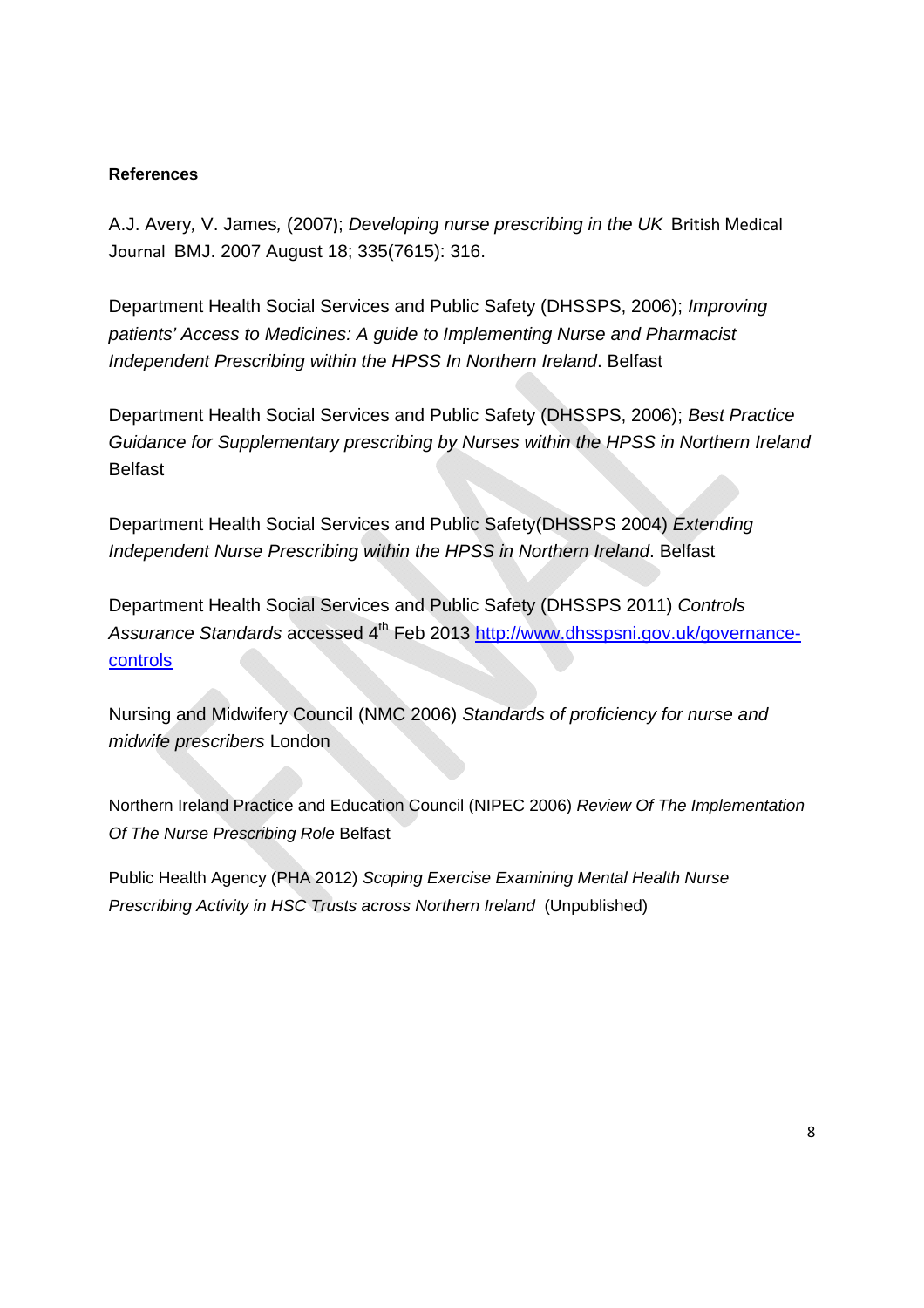## **Nurse Prescribers – Definitions Annex A Annex A**

**Definition of independent prescribing** – The working definition of independent prescribing is prescribing by a practitioner (e.g. doctor, dentist, nurse, and pharmacist) who is responsible and accountable for the assessment of patients with undiagnosed or diagnosed conditions and for decisions about the clinical management required, included prescribing. Within medicines legislation the term used is "appropriate practitioner".

**Definition of supplementary prescribing** - a voluntary partnership between an independent prescriber (a doctor or dentist), who has made the initial assessment and diagnosis, and a supplementary prescriber who may prescribe any medicine, in accordance with the agreed patient-specific Clinical Management Plan (CMP), with the patient's consent.

**Community Practitioner Nurse Prescribers** (CPNPs) (formerly District Nurse/Health Visitor prescribers) prescribe from a defined formulary known as the Nurse Prescribers' Formulary for Community Practitioners (NPF). More detailed information is provided in the BNF, NPF and Drug Tariff.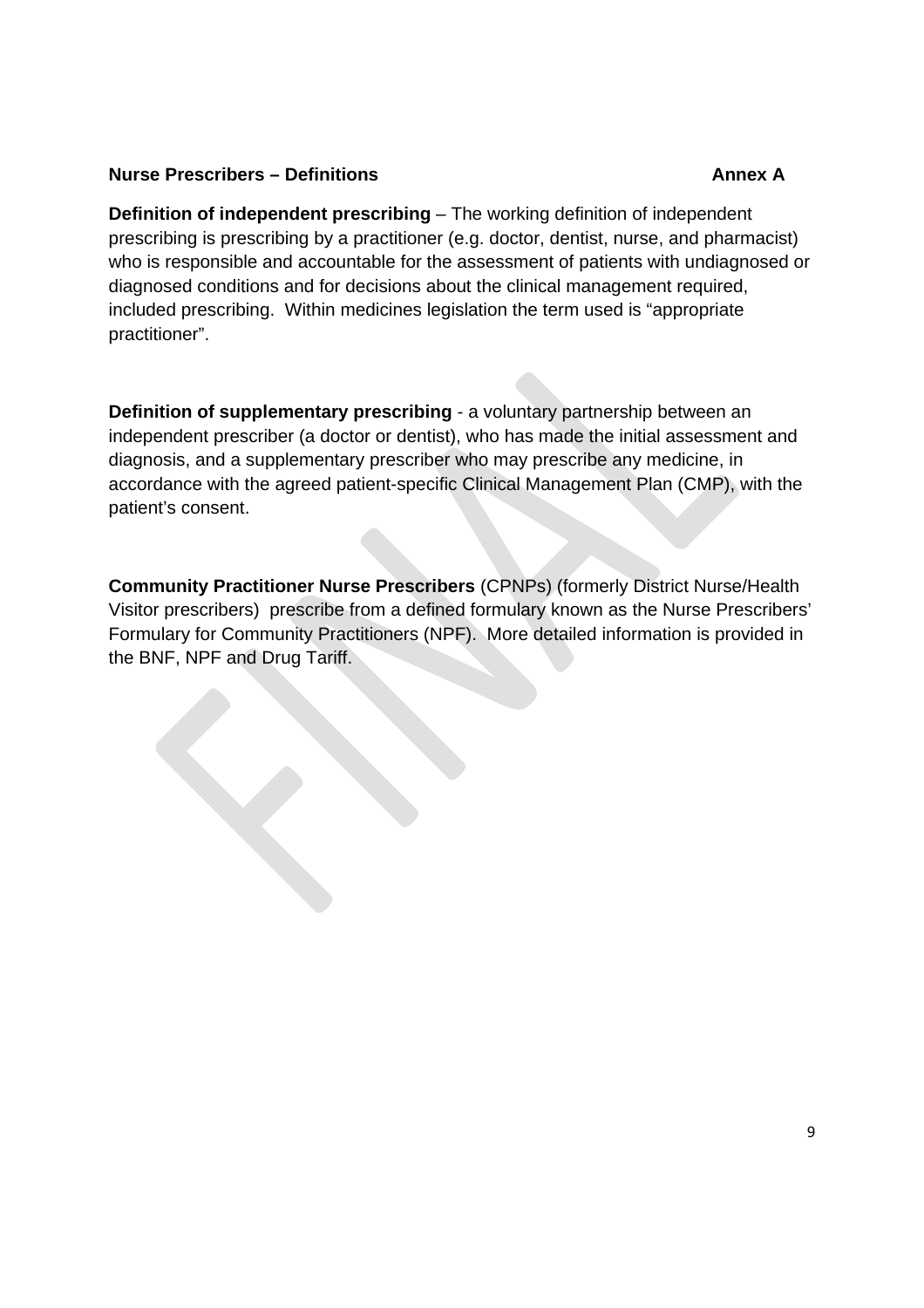NIPEC Review of the Implementation of the Nurse Prescribing Role (June 2007)

| <b>Recommendation one</b><br><b>Recommendation two</b> | It is recommended that the DHSSPS, service<br>commissioners and individual Trusts work together to<br>ensure organisational readiness for the implementation of<br>new roles.<br>It is recommended that policy makers, service<br>commissioners and service providers give consideration to<br>the policies and structures that need to be in place for the<br>introduction of new roles resulting from government<br>drivers. |
|--------------------------------------------------------|--------------------------------------------------------------------------------------------------------------------------------------------------------------------------------------------------------------------------------------------------------------------------------------------------------------------------------------------------------------------------------------------------------------------------------|
| <b>Recommendation three</b>                            | It is recommended that Executive Nurse Directors, in<br>partnership with Departmental Nursing Advisory Groups<br>and other key stakeholders, should develop a regional<br>strategy to evaluate the effectiveness of new roles<br>introduced through regional policy directives.                                                                                                                                                |
| <b>Recommendation four</b>                             | It is recommended that the necessary information<br>technology support is fully explored, in advance of new<br>roles being implemented and in collaboration with the<br>regional ICT programme board; and that urgent action is<br>taken to address the specific issues arising in relation to<br>nurse prescribing.                                                                                                           |
| <b>Recommendation five</b>                             | It is recommended to health care providers that the<br>implementation of nurse prescribing is supported by job<br>descriptions, KSF outlines, and annual appraisal systems<br>that incorporate nurse prescribing competencies.                                                                                                                                                                                                 |
| <b>Recommendation six</b>                              | It is recommended that the new Health and Social Care<br>Authority (HSCA) should ensure continuance of the current<br>Prescribing Adviser capacity in the four Health and Social<br><b>Services Boards</b>                                                                                                                                                                                                                     |
| <b>Recommendation seven</b>                            | It is recommended that the each new Health and Social<br>Care Trust makes provision for nurse prescribing co-<br>ordinator roles, with the responsibilities clearly defined in<br>job descriptions and dedicated time provided.                                                                                                                                                                                                |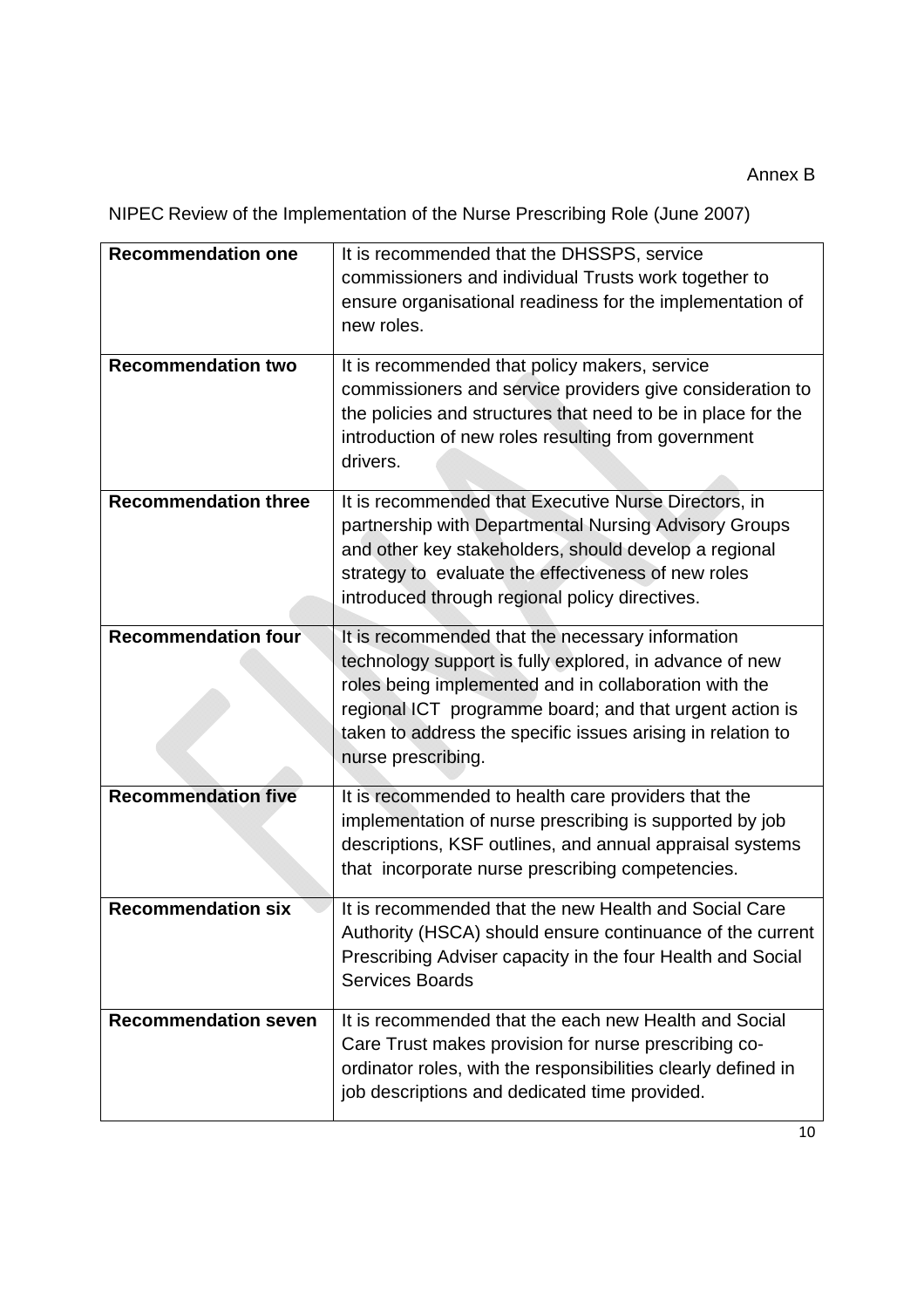## **Appendix 1**

## **Work Programme 2013**

## *Initiative to assess the impact and position of*

## *Nurse and Midwife Prescribing*

| Commence - Jan 2013 - Jun 2013                                                                           |                  |                             |
|----------------------------------------------------------------------------------------------------------|------------------|-----------------------------|
| <b>Activity</b>                                                                                          | <b>Target</b>    | <b>Related</b><br>objective |
| 1. Joint Communication letter from Director of Nursing (PHA)<br>and Chief Executive (NIPEC) to:          | Feb 2013         |                             |
| <b>Health &amp; Social Care Trusts</b>                                                                   |                  | All                         |
| <b>Higher Education Institutes</b>                                                                       |                  |                             |
| <b>Bussiness Services Organisation</b>                                                                   |                  |                             |
|                                                                                                          |                  |                             |
| 2. Establishment of a Steering Group                                                                     | March 2013       | All                         |
| 3a. Secure and establish an agreed format for collating data<br>collected on current practices/policies. | May 2013         | I, II, III,                 |
| 3b Review exemplars of good practice                                                                     |                  | VI.                         |
| 3c Organisational structure support                                                                      |                  | V,                          |
| 3d Barriers to nurse prescribing                                                                         |                  | VI, VII, VIII               |
| 4. Invitation of key stakeholders to engagement workshops to                                             | <b>July 2013</b> | All                         |
| Review the data collated                                                                                 |                  |                             |
| Agree way forward                                                                                        |                  |                             |
| 5. Draft documentation and possible resources for consultation<br>to key stakeholders                    | Sept 2013        | X                           |
| 6. Completion of Final Report, Tools and resources                                                       | Oct 2013         | IX, X                       |
| 7. Present to CNO - DHSSPS                                                                               | Oct 2013         | X                           |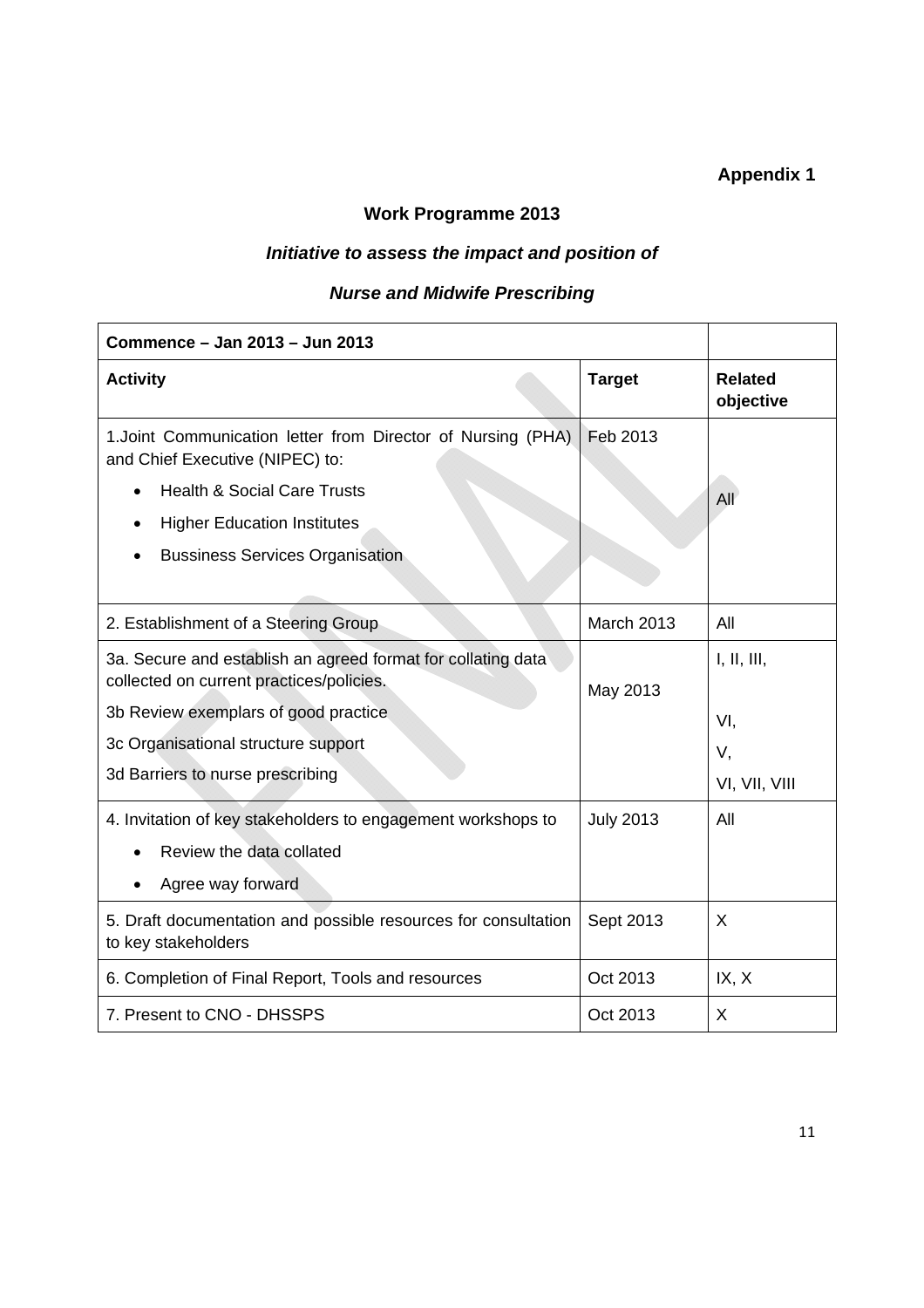## Membership of the **Steering Group Appendix 2 Appendix 2**

| Name                 | Designation                         | Organisation                |
|----------------------|-------------------------------------|-----------------------------|
| Oriel Brown          | <b>Nurse Consultant</b>             | <b>Public Health Agency</b> |
|                      |                                     | (PHA)                       |
| <b>Brenda Devine</b> | <b>Senior Professional Officer</b>  | <b>NIPEC</b>                |
| (Project Lead)       |                                     |                             |
| Fiona Wright         | <b>Assistance Director Nursing</b>  | <b>SHSCT</b>                |
|                      | (Workforce)                         |                             |
| Carolyn Kerr         | Assistance Director of Nursing      | <b>NHSCT</b>                |
|                      | (Governance)                        |                             |
| Liz Campbell         | <b>Nurse Governance Lead</b>        | <b>SEHSCT</b>               |
| Pauline Casey        | <b>Representative Nurse</b>         | <b>WHSCT</b>                |
| Siobhan Donaghy      | Prescribers from:                   | <b>SHSCT</b>                |
|                      | <b>Community Sector and</b>         |                             |
|                      | Acute sector                        |                             |
| <b>Valerie Hall</b>  | Trust's Nurse Prescribing lead      | <b>BHSCT</b>                |
| <b>Ida Foster</b>    | <b>Higher Educational Institute</b> | OU                          |
| Rose McHugh          | <b>Nurse Consultant</b>             | <b>PHA</b>                  |
| Marie Glackin        | <b>Higher Educational Institute</b> | <b>QUB</b>                  |
| Louise Hales         |                                     |                             |
| Rosario Baxter       | <b>Higher Educational Institute</b> | <b>UUJ</b>                  |
| <b>Heather Hoyle</b> | <b>Higher Educational Institute</b> | <b>CLINICAL EDUCATION</b>   |
|                      |                                     | <b>CENTRE</b>               |
| Marina Lupari        | <b>Council Member</b>               | <b>NIPEC</b>                |
|                      |                                     |                             |
|                      |                                     |                             |

## **Terms of Reference**

- **TOR 1** To agree the initiative plan and timescales for the project
- **TOR 2** To contribute to the achievement of the initiative aims and objectives
- **TOR 3** To undertake ongoing monitoring of the initiative against the planned activity
- **TOR 4** To agree a mechanism of progress reports from the Project Lead to Chief Nursing Officer/ Directors of Nursing
- **TOR 5** To contribute to the agreed policy and report for submission to the DHSSPS

### Note:

- The Steering Group will meet monthly.
- Membership of Steering Group is non-transferrable except in exceptional circumstances and with prior agreement of the Chair.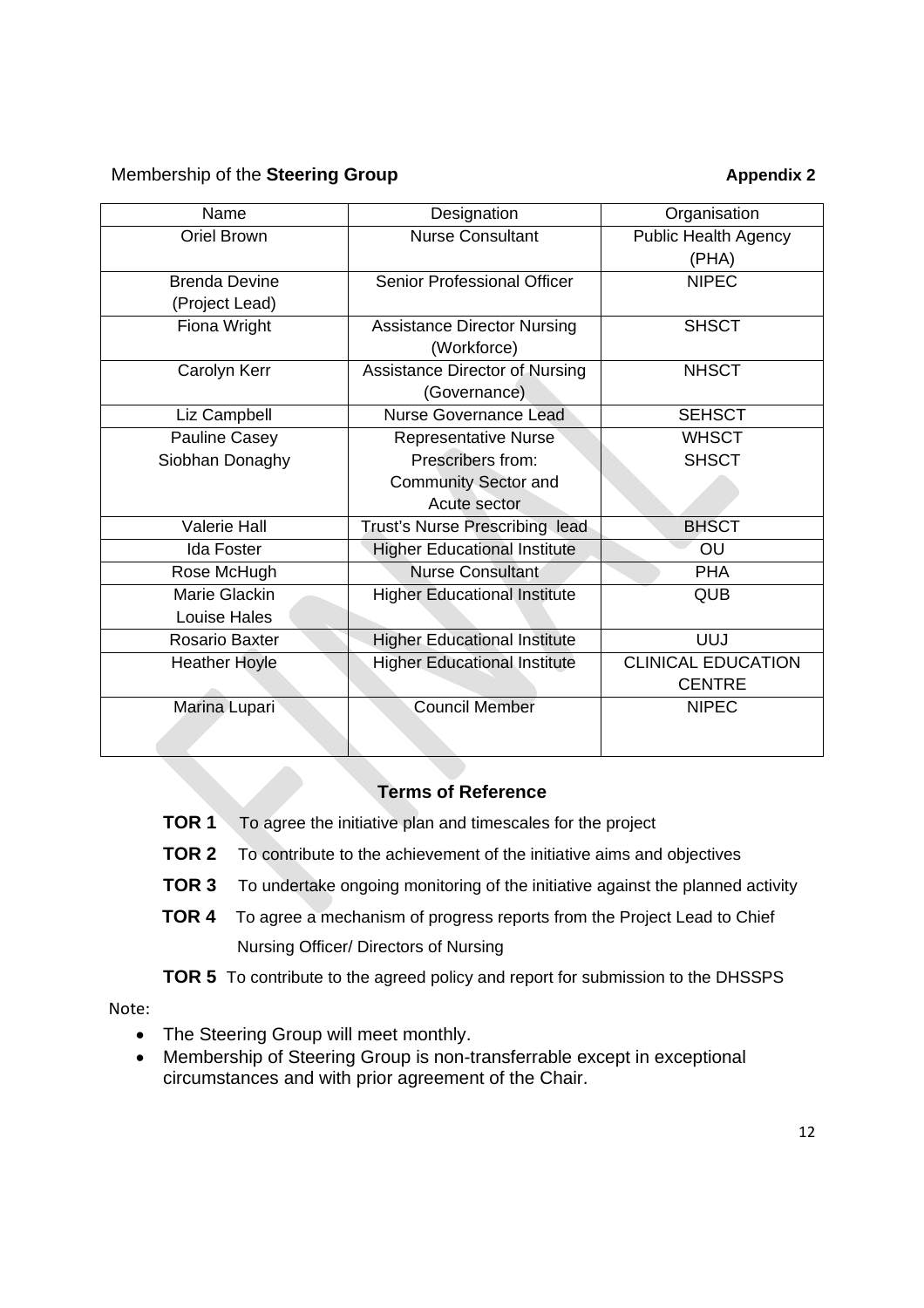# **Outcome of Equality and Governance Screening Theorem Appendix 3**

| Area                                                                                                                                                                                                                                                                                                                                                                                                                                                                                                                                                                                                                                                                                                                                                                            | <b>Comments</b> |  |  |  |
|---------------------------------------------------------------------------------------------------------------------------------------------------------------------------------------------------------------------------------------------------------------------------------------------------------------------------------------------------------------------------------------------------------------------------------------------------------------------------------------------------------------------------------------------------------------------------------------------------------------------------------------------------------------------------------------------------------------------------------------------------------------------------------|-----------------|--|--|--|
| <b>Risk Management questions</b>                                                                                                                                                                                                                                                                                                                                                                                                                                                                                                                                                                                                                                                                                                                                                |                 |  |  |  |
| Have any risks been identified?<br>What is the potential impact of these?<br>How can these be mitigated or have alternatives<br>options been identified which would have a lower<br>risk outcome?<br>Where negative impacts are unavoidable, has<br>clarity been given to the business need that<br>justifies them?<br><b>Equality and Human Rights questions</b>                                                                                                                                                                                                                                                                                                                                                                                                               |                 |  |  |  |
| What is the likely impact on equality of opportunity for<br>those affected by this policy for each of the Section 75<br>equality categories (minor/major/none)?<br>Are there opportunities to better promote equality of<br>opportunity for people within the Section 75 equality<br>categories?<br>To what extent is the policy likely to impact on good<br>relations between people of a different religious belief,<br>political opinion or racial group (minor/major/none)?<br>Are there opportunities to better promote good<br>relations between people of a different religious belief,<br>political opinion or racial group?<br>NB - please refer to NIPEC's Equality Screening Policy<br>and Screening Templates to assist in considering<br>equality and human rights |                 |  |  |  |
| <b>Privacy Impact Assessment (PIA) questions</b>                                                                                                                                                                                                                                                                                                                                                                                                                                                                                                                                                                                                                                                                                                                                |                 |  |  |  |
| Will the project use personal information and/or pose<br>genuine risks to the privacy of the individual?<br>Will the project result in a change of law, the use of<br>new and intrusive technology or the use of private or<br>sensitive information, originally collected for a limited<br>purpose, to be reused in a new and unexpected way?                                                                                                                                                                                                                                                                                                                                                                                                                                  |                 |  |  |  |
| <b>Personal and Public Involvement (PPI) questions</b>                                                                                                                                                                                                                                                                                                                                                                                                                                                                                                                                                                                                                                                                                                                          |                 |  |  |  |
| • Has a requirement for PPI been identified, and if so,<br>what level of PPI will be required for the project?<br>NB - please refer to and use NIPEC's PPI Decision<br>Tree/Algorithm to assist in considering PPI                                                                                                                                                                                                                                                                                                                                                                                                                                                                                                                                                              |                 |  |  |  |